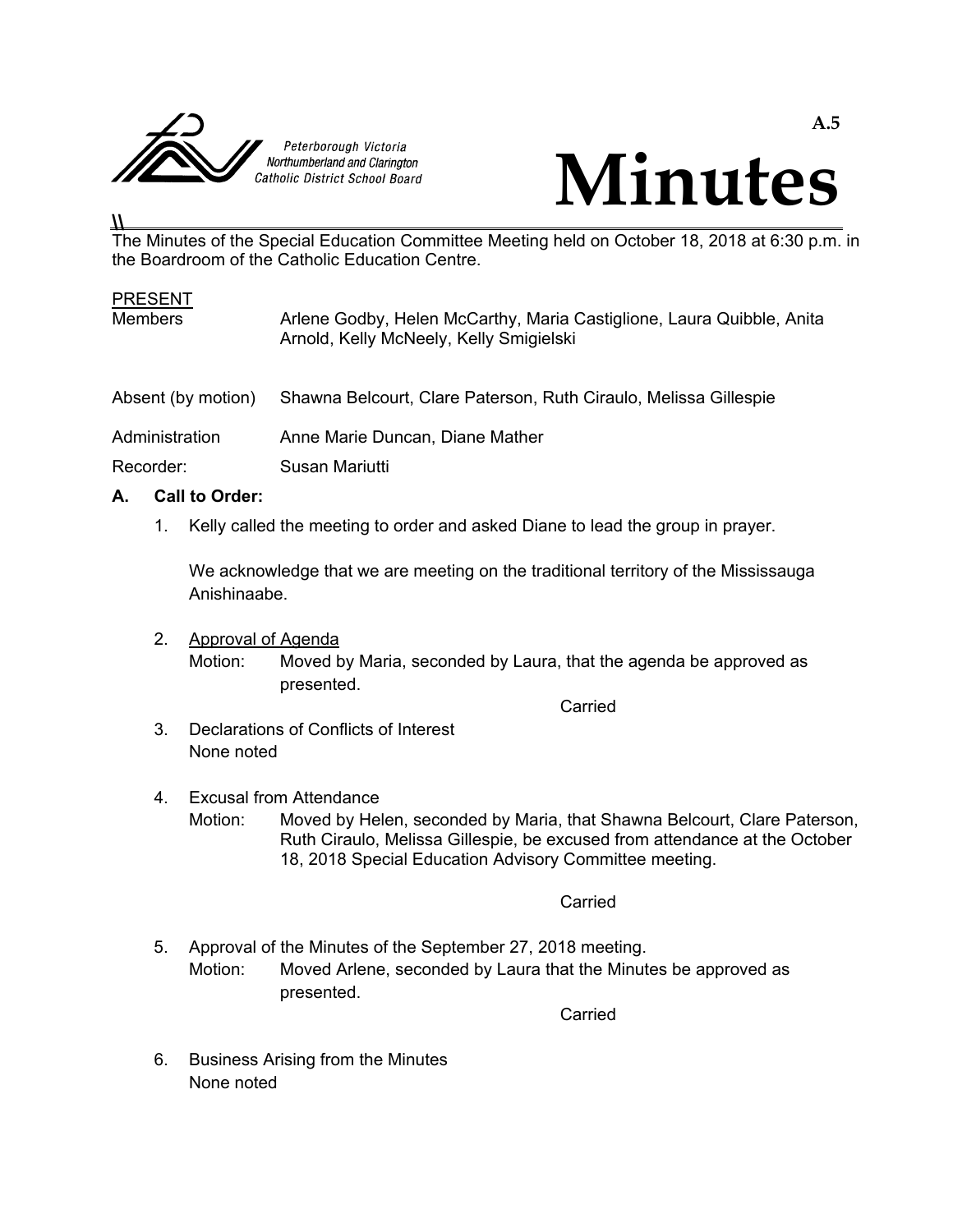#### **B. Recommended Actions/Presentations**:

- 1. Remarks: Chairperson
	- Welcome everyone.
	- Members are reminded their re-nomination letters are due to the Director of Education before the end of the month.
- 2. Remarks: Superintendent of Learning/Special Education *(Anne Marie Duncan, Superintendent of Learning/Special Education)* 
	- New provincial government continues to review board finances line by line
	- We have not received confirmation of our EPO (grants) for the 2018-2019 school year; this includes the Mental Health and Well Being Grant. Anne Marie will keep SEAC updated
- 3. Family of Schools Social Work Statistics and stories*(Psychologist, Dr. Cynthia Chan Reynolds, and Social Workers, Aimee Yetman, Grace Wildeboer, Kelly Wills, Natasha Gordon, Jonathan Winslow, Lia Jenner, Sandra Shearer & Jane Marner)* 
	- Social workers explained their roles, highlighted the schools they support and discussed their statistics for the 2017-2018 school year.
	- Copy of 2017-2018 Social Work statistics attached.
- 4. EQAO Results *(Anne Marie Duncan, Superintendent of Learning/Special Education)* 
	- Anne Marie presented and discussed EQAO results from 2013 to 2018. (copy of graphs attached)
- 5. Discussion: "Accessible Education for Students with Disabilities" document
	- Copy of document can be found at: http://www.ohrc.on.ca/sites/default/files/Policy%20on%20accessible%20educatio n%20for%20students%20with%20disabilities\_FINAL\_EN.pdf
	- This document will become our compass going forward
	- Anne Marie highlighted sections and discussed next steps for PVNC. (such as: ADHD and mental health need to be considered a disability and need to be treated as such)
	- Schools boards will need to implement strategies as they wait for the student's diagnosis.
	- Boards are being cautioned on how they stream students at secondary; all pathways are valuable and need to be considered.
	- Recommendation to collect suspension/expulsion data for students on IEP
	- Board personnel will need to be trained on Human Rights
	- Strategies and recommendations outlined in the document.
	- Committee will review the "Accessible Education for Students with Disabilities" document in detail. Members are asked to review sections 4, 5, 6, 7, for the November meeting. Section # 8 will be reviewed at the January meeting.
	- Anne Marie referenced safe school document "Caring & Safe Schools in Ontario" http://www.edu.gov.on.ca/eng/general/elemsec/speced/Caring\_Safe\_School.pdf
- 6. Reports from SEAC members Included on Agenda